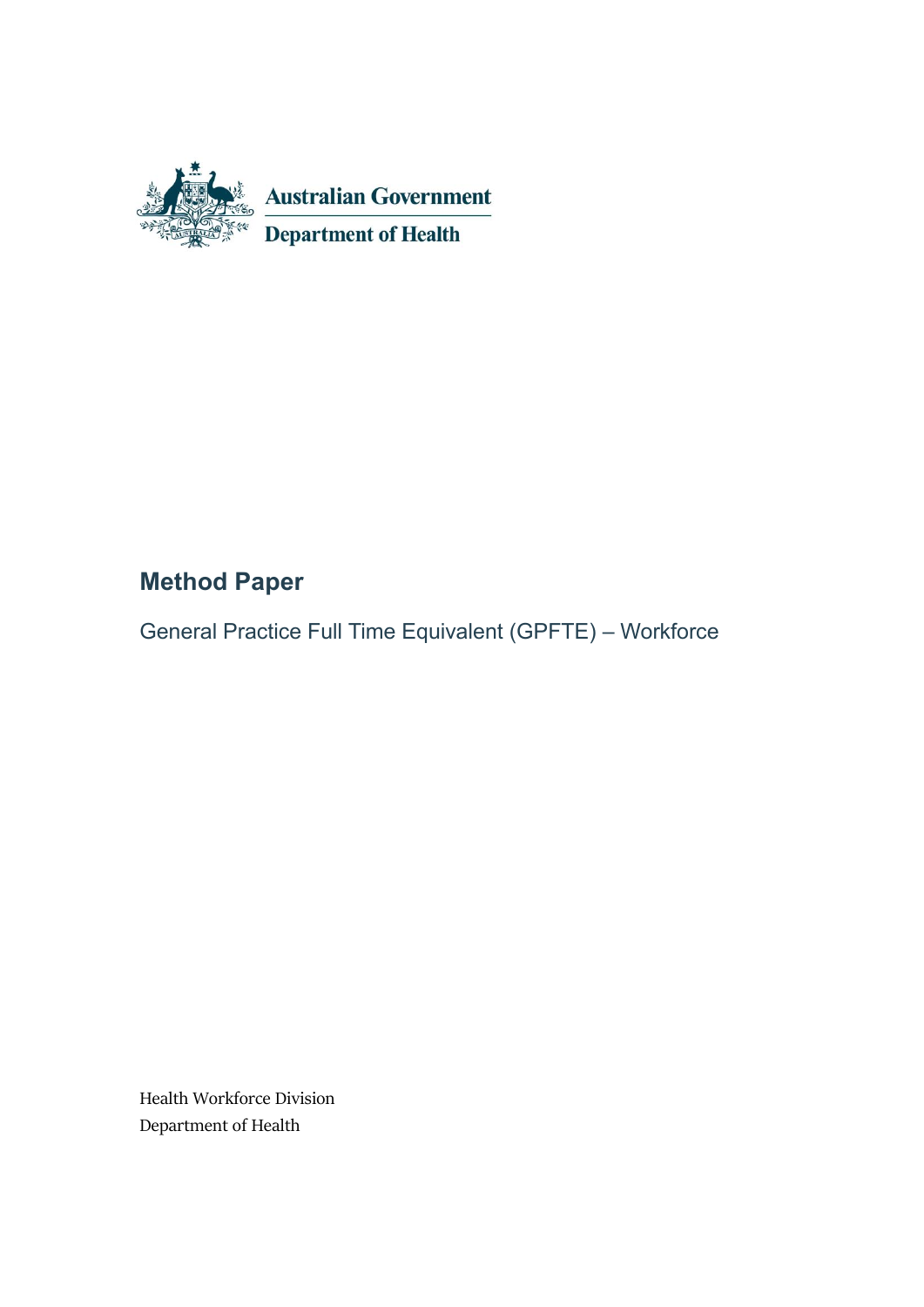# **1 Introduction**

The new 'GP Full Time Equivalent – Workforce' is a workforce specific method which reflects the primary care workload of Australia's GP Workforce. The new method is calculated using data from MBS, the National Health Workforce Dataset (NHWDS) and Bettering the Evaluation and Care of Health (BEACH) data (2011 – 2016) to determine:

- An estimate of how long a GP spends on each Medicare item claimed
- GP and patient characteristics such as age and sex which were statistically significant in determining the duration of a consultation
- A GP's average non-billable time as reported in the SAND (sub-study of the BEACH dataset) including age and sex, as well as the age of their patient for each Medicare claim, and
- Clinical time, comprising billable and non-billable time.

The new data method provides additional information that was not contained in the definition of the GPs – Full Service Equivalent (FSE) previously published in Medicare GP statistics.

## **1.1 Previous data methods**

Previous methods relied on GP Medicare billing to estimate the availability of GPs in different areas. These calculations were not designed to consider several factors such as; fly-in, fly-out service models, time taken providing clinical services not billable to Medicare, and non-clinical duties that affect how much time a given number of GPs will have to provide clinical services. Hence, the new data method provides additional information that was not contained in the definition of the FSE previously published in Medicare GP statistics.

## **1.2 Solution**

This paper outlines the new method to calculate a GP's primary care workload based on MBS items claimed within a GP's scope of practice. The General Practitioner Full Time Equivalent (GPFTE) – Workforce provides a single means of counting the primary care workload (according to Medicare claims data) of GPs working in Australia.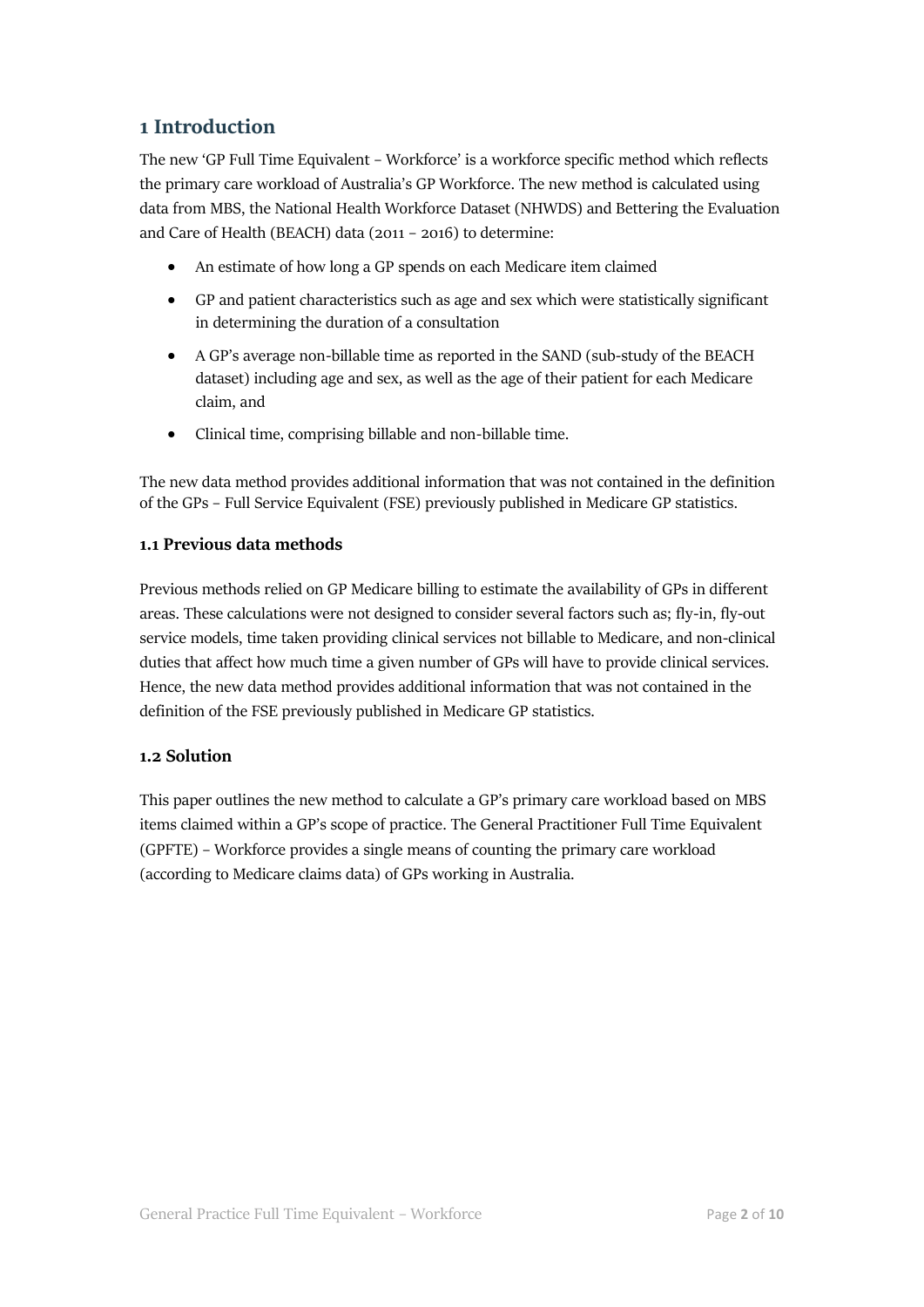### **1.3 Background**

The Department of Health engaged the University of Sydney to conduct a multivariate analysis of the BEACH data (2011 – 2016) to:

- 1. Determine an estimate of the duration spent by each GP on each Medicare claim (MBS) and GP characteristics which were statistically significant in determining the duration of an MBS claim, and
- 2. Conduct an analysis into the non-billable component of a Medicare claim. This information was provided at the GP and patient level and was therefore attributed to each GP age and sex and patient age. These variables were chosen based on the results of the statistical analysis.

The Department also derived a measure of non-clinical time spent using a combination of the NHWDS data and Medicare data. Using this information, the final GPFTE associates an FTE value to each Medicare claim.

# **2 GP Full-Time Equivalent**

#### **2.1 Definition/calculation**

GPFTE estimates the total effort spent by GPs delivering primary care services. The method calculates a GP's primary care workload based on MBS items claimed within a GP's scope of practice. For each GP, the measure provides an estimate of the billable time, non-billable time, and non-clinical time spent on claims. One GPFTE equates to a 40 hour week per week for 46 weeks of the year.

## **2.2 Main area of work**

From a workforce planning perspective, main area of work is important. The NHWDS and Australia's Future Health Workforce (AFHW) reports are all based on the main area of work of a medical practitioner. As a result, workforce specific measures developed and implemented as part of the new data method(s) also consider the 'Main' Derived Major Specialty (DMS) of a practitioner.

## **2.3 Methodology used to identify the GP workforce using Main Derived Medical Specialty (MDMS)**

The DMS is determined quarterly and a Provider may have more than one DMS in a given year. Hence the DMS considers only those services provided in a single quarter. From a workforce planning perspective, all services provided over the entire year are of interest as this better reflects the size of Australia's GP workforce and the type and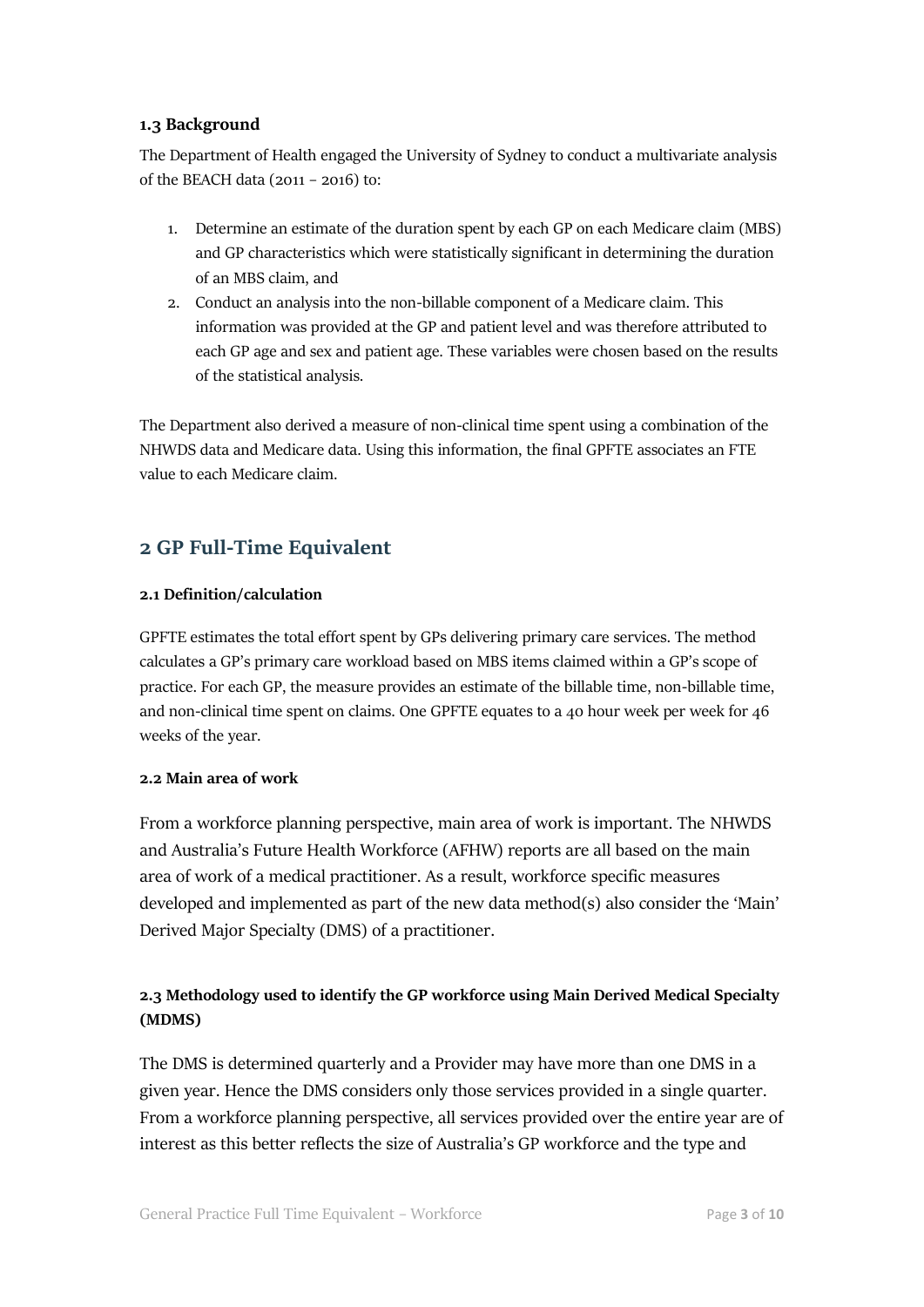volume of its primary care workload. Therefore, the "Main Derived Medical Specialty (MDMS)" was developed and implemented as part of the new data method(s).

Each Provider may have more than one registered speciality with Medicare. The DMS provides a single specialty, derived to represent the major/highest qualification and/or major activity of a Provider during the observed period according to key service groups (which are based on items that would be claimed by Specialists and GPs). In that regard, a Provider is allocated to a derived medical specialty based on their major MBS billing patterns and specialty qualifications.

Two layers of DMS granularity will be utilised including:

- 1. Layer 1 classifies Providers as "Specialist", "GP", "Allied Health" or "Dentist".
- 2. Layer 2 classifies GPs as "VRGP", "NONVRGP", "GP Trainee" or "Unclassified".

The DMS is based on date of service (DOS) and is administered by Medical Benefits Division (MBD) and used as a basis for the previously published Medicare GP statistics. To solve the problems encountered with the DMS, an additional variable "Main Derived Medical Specialty (MDMS)" was created which allows GPs to be counted individually according to a review of a GP's services over a whole year to determine if they are predominately working as a GP.

For example, if a Provider delivered 5,000 services as a DMS specialist and 1,100 services as DMS GP then the Main DMS would classify the Provider as a Specialist for the year, and not as a GP. This would mean that the Specialist would be counted as a Specialist, and not a GP, while any specific primary care services would still count, they would be denoted as being not provided by a GP. \*

The Medicare data for the new data method(s) is currently restricted to Providers whose Main DMS are VR GP, Non-VRGP or GP Trainee.

#### **2.4 Methodology used**

<u>.</u>

The mean duration of MBS items according to the BEACH data were regressed against schedule fees and the sex of the GP. This resulted in an estimate of the duration spent by each practitioner on each MBS item where BEACH data is not available (or with a frequency of less than 300). The results produced a regression with an R-squared of .7959.

As some MBS items have more billings than others, and some response values in the BEACH data are known with relatively more precision than others, a weighted least squares analysis of this data was performed with a weighted regression instead of an analysis of variance. This

<sup>\*</sup> There is ongoing analysis around this issue and it is likely that these services will continue to be included by the new data method(s).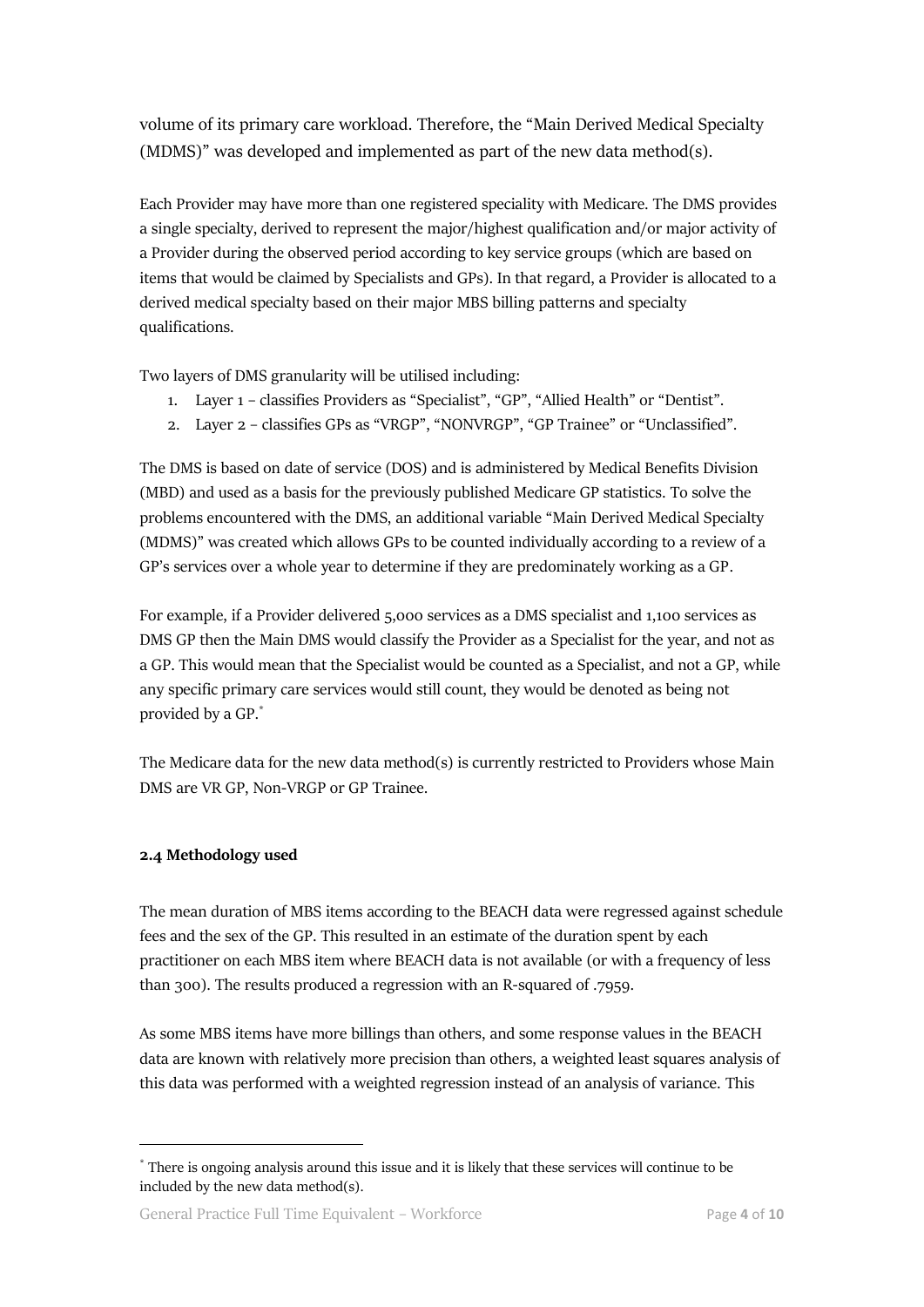technique weights the data more heavily towards items with a high volume, and increases the overall accuracy of the regression.

Non-billable duration for each Medicare claim was calculated by applying the average nonbillable time per encounter within the BEACH data to GP age and sex as well as to the age of their patient. The non-billable time considered only clinical time.

Non-clinical time were estimated at a GP locality level according to the data contained in the NHWDS—that is, the proportion of non-clinical time on average for each GP according to age, sex and Monash Modified Model (MMM) category.

In summary:

- Each claim in the Medicare data was considered according to item number, age and sex of the provider. If the claim was found in the BEACH data then the mean duration as per BEACH data was applied to the claim (BEACH data supplies the mean duration by GP) if the claim was not found in the BEACH data, or had a frequency of less than 300, then the regression equation was applied.
- Non-billable time was calculated by applying the average non-billable time per encounter within the BEACH data to GP age and sex as well as to the age of the patient.
- Each MBS data item is then assigned a measure of GP workload based on the above steps.

The end result is that the three components of billable time, non-billable time, and non-clinical time are combined to produce the final GPFTE figure.

## **3 Process steps**

#### **Step 1 – Set the full-time benchmark**

One GPFTE equates to a workload of 8 hours per day or 40 hours per week for 46 weeks per year. This equates to 1,840 hours per year (or 110,400 minutes).

#### **Step 2 – Build a regression model using BEACH multivariate analysis data**

The University of Sydney provided the Department with data on the average duration for each MBS item broken down by the variables which have a statistically significant influence on the duration of encounters where that MBS item was billed (for example, patient age and GP sex).

The Department uses this information to model the relationship between time and the schedule fee based on GP sex. The model includes the duration and schedule fee for the 12 MBS items in the BEACH data that had a frequency of greater than 300 encounters.

The model is weighted to rely more heavily on MBS items in the BEACH data that were used the most frequently in encounters as these are considered to be relatively more reliable and precise.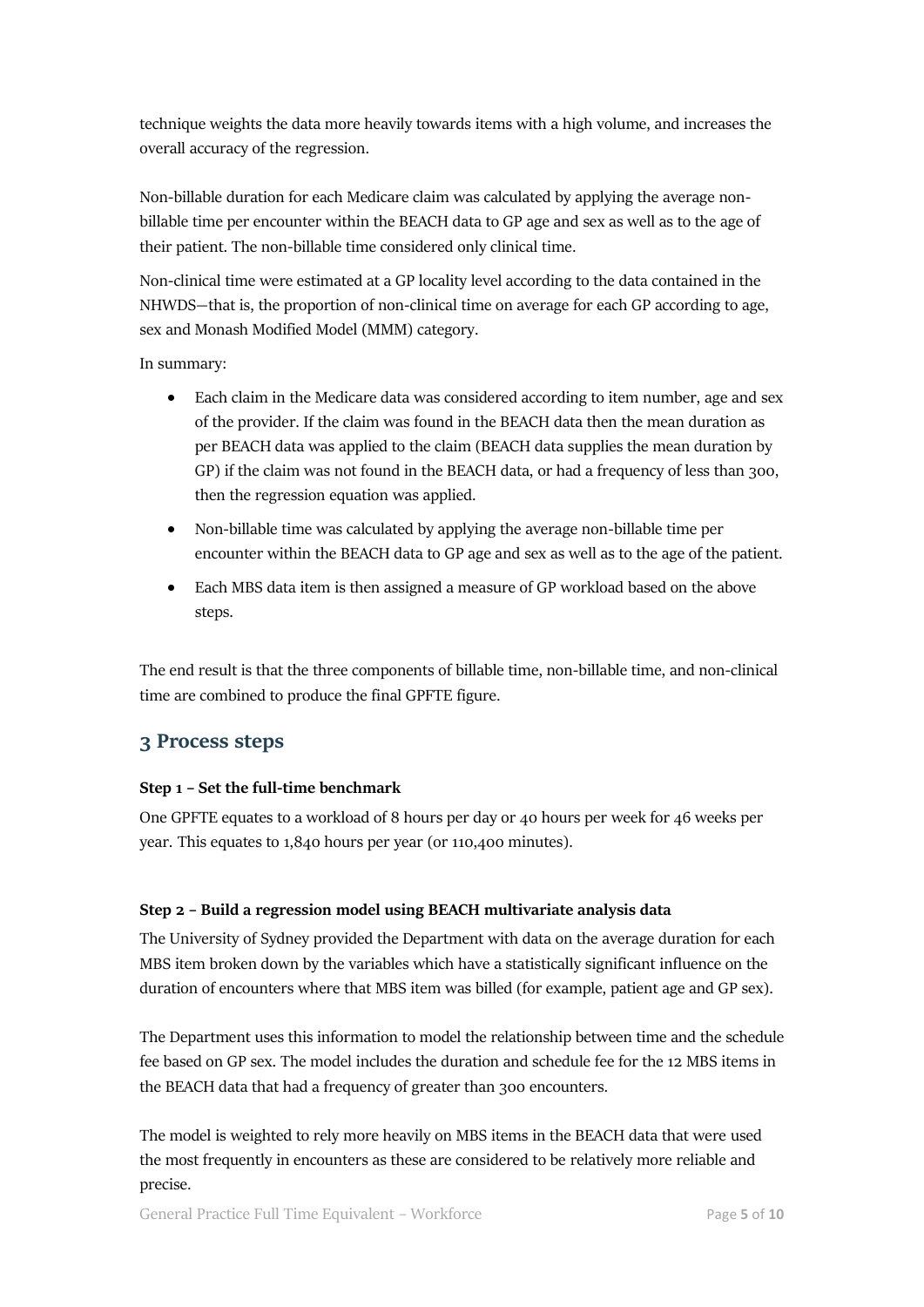For 2017-18 the regression equation was:

Clinical billable time *= -42.860 + 15.796 \* LN(schedule fee) -1.416 GP Sex*

The regression formula above presents that male GPs spend 1.416 minutes less in an average consultation than female GPs. The application of the model is adjusted for GP sex (as below):

Male GPs: *Clinical billable time = -42.860 + 15.796 \* LN(schedule fee) - 1.416* Female GPs: *Clinical billable time = -42.860 + 15.796 \* LN(schedule fee)*

For example, for an item with a schedule fee of \$200 claimed by a male GP the duration would be estimated to be:

Clinical billable time *= -42.860 + 15.796 \* LN(schedule fee) - 1.416 = -42.860 + 15.796 \* LN(200) - 1.416 = -42.860 + 15.796 \* 5.298 - 1.416 = -42.860 + 83.692 - 1.416 = 40.832 - 1.416 = 39.686 minutes*

#### **Step 2a – Adjustment to the regression model for low schedule fee items**

There are MBS items with relatively low schedule fees, but with relatively high volumes in MBS claim data and in the BEACH data. Using the regression model from step 2 would result in a negative contribution towards GPFTE. Therefore, for items with a schedule fee below \$33.00 for males and \$30.00 for females, the following equations are used instead of the regression model at step 2:

> Male GPs: *Clinical billable time = schedule fee / 3.02* Female GPs: *Clinical billable time = schedule fee / 2.76*

#### **Step 3 – Estimate clinical billable duration for MBS items in BEACH data**

The mean clinical billable duration is applied for the 12 MBS items in the BEACH data with a frequency greater than 300:

- For item 23, the mean clinical billable time is applied directly from the BEACH data by patient age, GP sex, GP fellowship, and state or territory
- For item 36, the mean clinical billable time is applied directly from the BEACH data by GP age, GP sex and GP fellowship
- For the remaining 10 highest volume items, the mean clinical billable time is applied by GP age and GP sex

#### **Step 4 – Estimate clinical billable duration for MBS items not in BEACH data**

Using the regression formula from step 2, clinical billable duration is estimated for the remaining MBS items (those not in the BEACH data or which had a frequency of less than 300 in the BEACH data) based on their schedule fee and the sex of the GP.

General Practice Full Time Equivalent – Workforce Page 6 of 10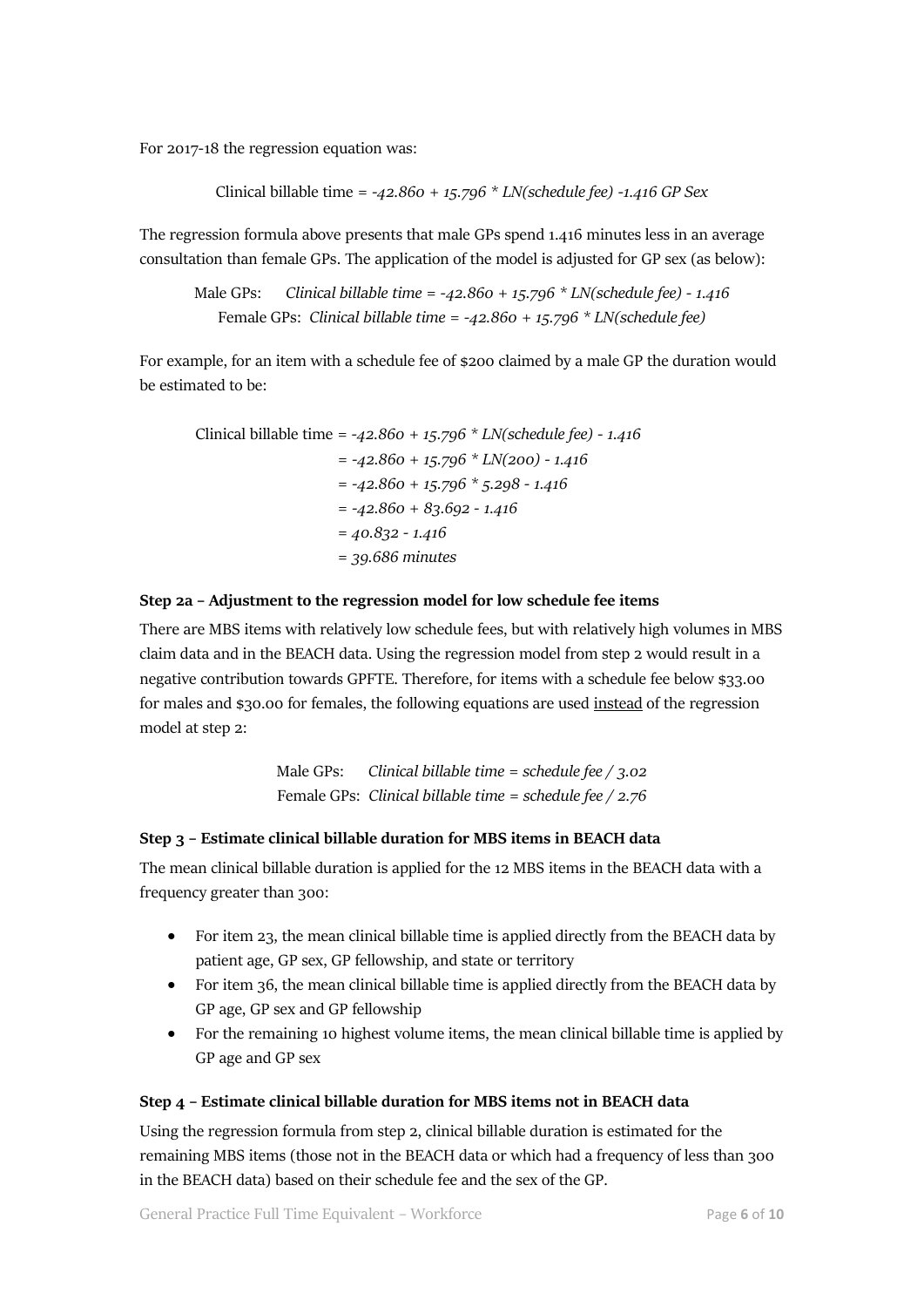#### **Step 5 – Estimate clinical non-billable duration**

The University of Sydney also conducted a multivariate analysis of clinical non-billable time using SAND data (a sub study of BEACH) and identified that GP age, GP sex, and patient age were factors that significantly impact clinical non-billable time.

Clinical non-billable time is not required for every encounter that a GP has with a patient. As such, clinical non-billable time was not associated with every encounter in the BEACH data. Therefore, as part of this analysis the University of Sydney also assessed the percent of encounters that did have clinical non-billable time associated with them.

Based on the results of this analysis, the University of Sydney provided the Department with data on the average clinical non-billable duration and the percent (probability) of encounters with clinical non-billable time broken down by the GP age, GP sex and patient age.

The Department used this data to estimate a clinical non-billable time for every Medicare claim based on the GP age, GP sex and patient age as the probability multiplied by the duration for each combination of GP age, GP sex and patient age. Note that this formula is the same for every MBS item, clinical non-billable time only differs based on GP age, GP sex and patient age. Where clinical non billable time = probability (by *GP age* and *GP sex* and *patient age*) \* clinical non-billable duration (by *GP age* and *GP sex* and *patient age*).

#### **Step 6 – Calculate clinical duration (billable and non-billable) at the GP level**

For the MBS item claimed the total clinical time is the sum of clinical billable time and clinical non-billable time from steps 2-5. The MBS claim level data is then aggregated to unique GP level by location (GPs are counted once in each geography in which they provide services) so that all durations (clinical billable, clinical non-billable, total clinical) are available for individual (unique) GPs.

#### **Step 7 – Estimate of non-clinical duration**

The NHWDS was used to determine the *average total hours* and *average clinical hours* for GPs by age, sex and remoteness (MMM). From this a non-clinical factor was calculated as the average clinical hours/average total hours.

#### **Step 8: Calculate GPFTE**

The three components *billable time*, *non-billable*, and *non-clinical time* spent on claims are summed at the GP level to produce the total working time (duration in minutes) for each GP. The total working time for each GP is converted to GPFTE as follows:

GPFTE = *total working time / Full time benchmark of 40 hours*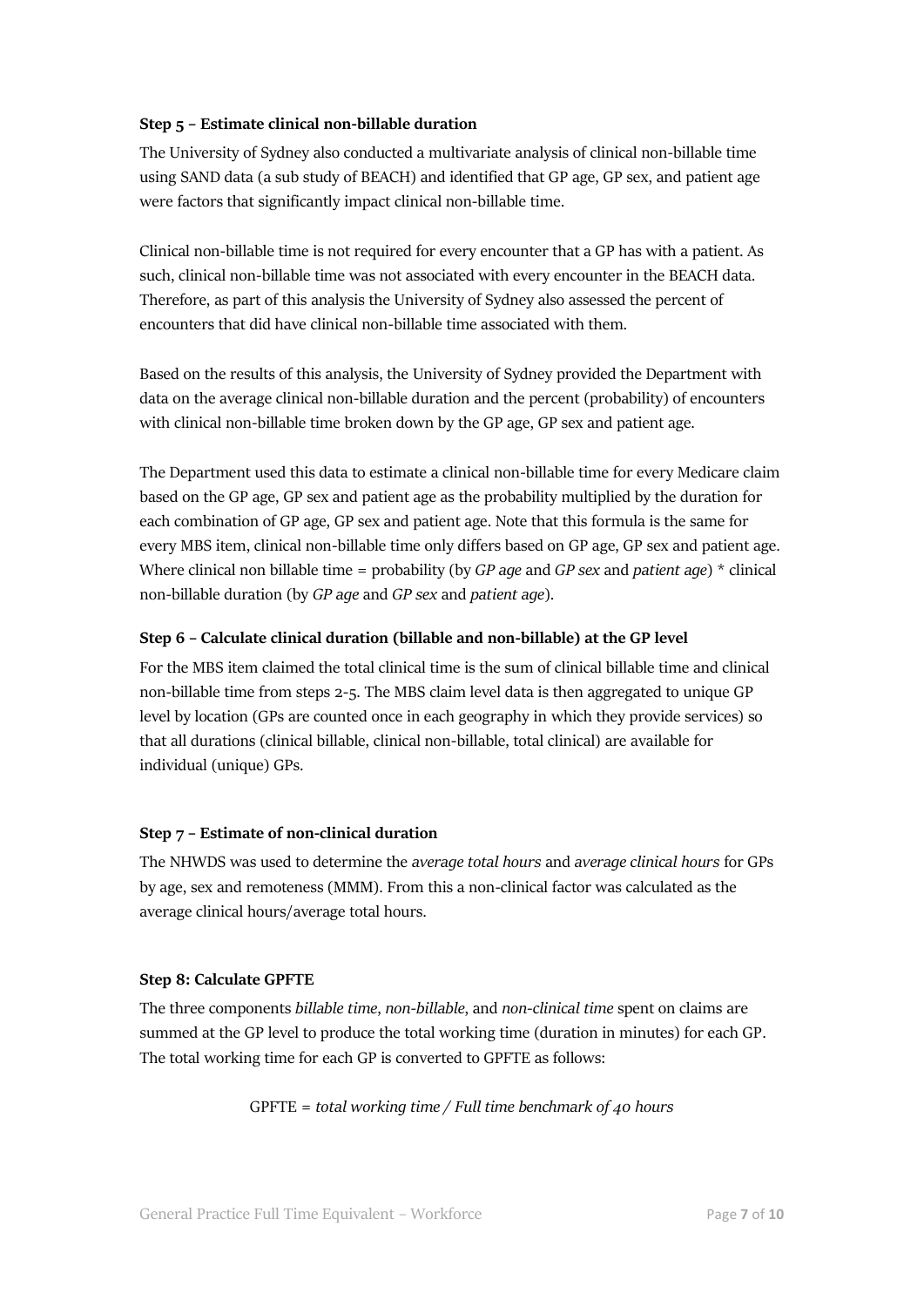For example, for a GP who billed items over a year equating to 132,480 minutes (total working time) the calculated GPFTE would be  $132,480 / 110,400 = 1.2$ . The GPFTE is not capped for individual GPs.

#### **Step 9 – Data manipulation and transformation**

With all billable, non-billable, and non-clinical time spent on claims by the identified GP population, the data are transformed according to the requirements of the data method. For example, this includes but is not limited to defining how individual fields are to be mapped, modified, joined, filtered, and aggregated etc. to produce the final output.

For GPFTE – Workforce, the final output includes an additive measure of GP workload which can be aggregated as required by users. This mitigates the need or reliance for distinct GP headcounts, and measures the total impact of a GP's primary care services provided in terms of the time spent on Medicare billings.

# **4 New methods provide more detailed data**

The new methods are different from other methods previously used by the Department and consider a broader range of primary care Medicare Benefits Schedule (MBS) items providing more detailed data to measure GP activity over the entire year.

The methods enable workforce planners and other users to accurately target those practitioners whose majority of services over the year were delivered within a GP's scope of practice. It does not include specialists who are classified under the Derived Major Specialty (DMS) as a "GP" for one quarter of the year despite working the majority of the year as a specialist.

Previous methods relied on GP Medicare billing to estimate the availability of GPs in different areas. These calculations were not designed to consider several factors such as; fly-in, fly-out service models, time taken providing clinical services not billable to Medicare, and non-clinical duties that affect how much time a given number of GPs will have to provide clinical services.

All future reporting on health workforce statistics relating to GPs will use the new methods to ensure ongoing data consistency.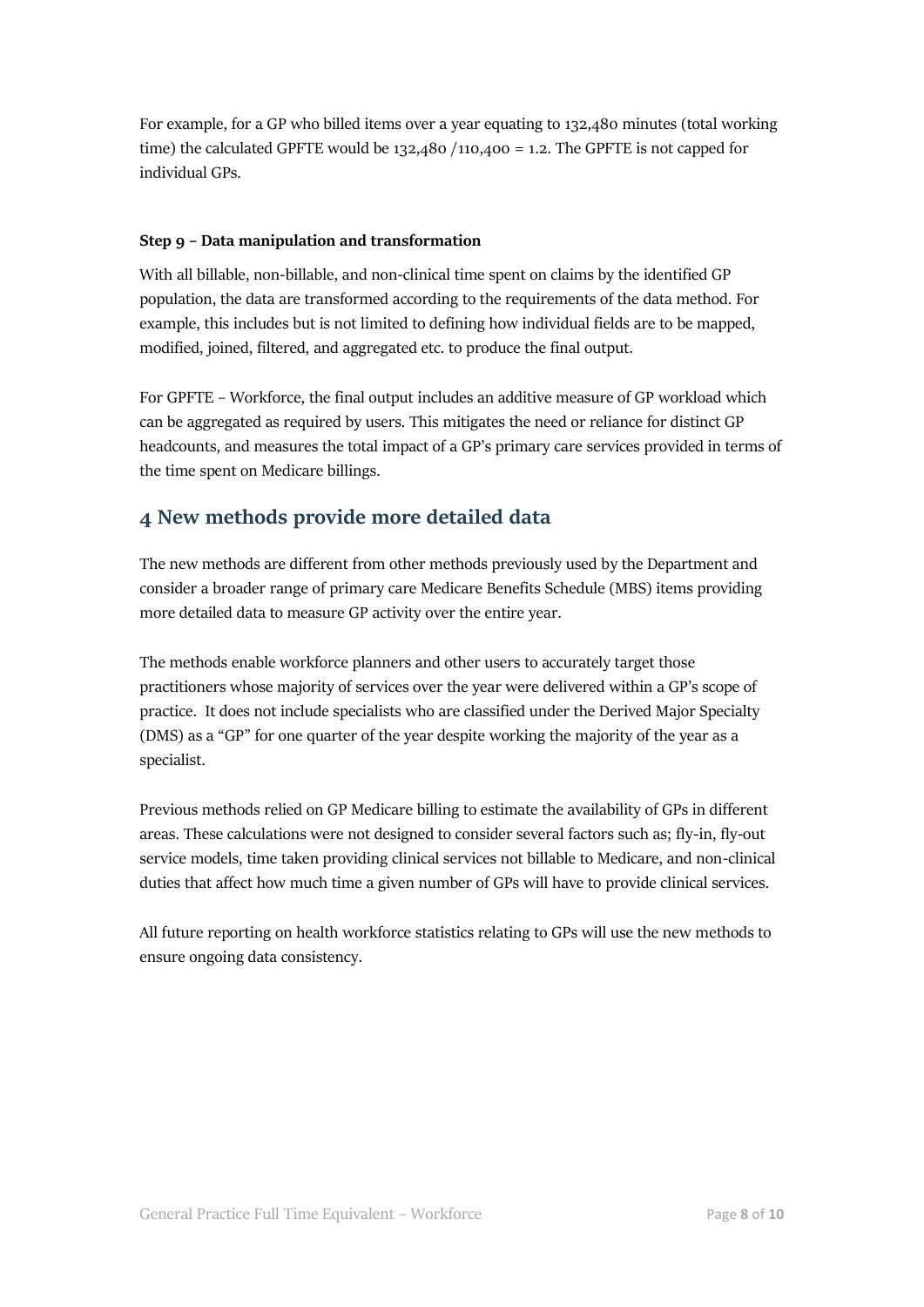| Comparison           | Previous method(s)                                                                                                                                                                                                                                                                                                                                                    | New method(s)                                                                                                                                                                                                                                                                                               | Reason                                                                                                                                                                                                                                                                                                                                                                                                      |
|----------------------|-----------------------------------------------------------------------------------------------------------------------------------------------------------------------------------------------------------------------------------------------------------------------------------------------------------------------------------------------------------------------|-------------------------------------------------------------------------------------------------------------------------------------------------------------------------------------------------------------------------------------------------------------------------------------------------------------|-------------------------------------------------------------------------------------------------------------------------------------------------------------------------------------------------------------------------------------------------------------------------------------------------------------------------------------------------------------------------------------------------------------|
| Unique<br>identifier | <b>SPR</b>                                                                                                                                                                                                                                                                                                                                                            | <b>UID</b>                                                                                                                                                                                                                                                                                                  | UID is more unique than SPR<br>and is more applicable to<br>main area of work for<br>workforce planning purposes                                                                                                                                                                                                                                                                                            |
| Services<br>included | By BTOS:<br>A Non-referred<br>attendances GP/VRP GP,<br><b>B</b> Non-referred<br>attendances - Enhances<br>Primary care, and M<br>Non-referred attendances<br>- Other                                                                                                                                                                                                 | All primary care MBS<br>items claimed by the<br>Main DMS GP<br>Workforce.<br>The primary care MBS<br>items are as agreed by<br>Commonwealth Medical<br>Advisors and GPs.                                                                                                                                    | Workforce planning requires a<br>'main' area of work to align<br>with other workforce<br>planning methods.<br>The new data method $(s)$<br>examine all MBS items<br>claimed by practitioners over<br>a year to determine if they are<br>predominately working as a<br>GP.                                                                                                                                   |
| Headcount            | The GP Workforce was<br>identified by the<br>quarterly DMS which<br>derives the most<br>appropriate specialty in<br>each period to identify<br>GPs for reporting<br>purposes. While each<br>service provider has a<br>single DMS over a given<br>quarter, a provider's<br>DMS can alternate from<br>one quarter to the next.<br>The target population are<br>DMS GPs. | The GP Workforce are<br>identified by a review of<br>services over a whole<br>year to determine their<br>Main Derived Major<br>Speciality (MDMS).<br>The target population<br>are MDMS GPs.                                                                                                                 | To include all general<br>practitioners whose main area<br>of work is in general practice.<br>The previous method looks at<br>DMS which applies across one<br>quarter of the year, while the<br>MDMS looks across the entire<br>year.<br>The previous method may<br>include specialists who are not<br>predominately working as a<br>general practitioner (in both<br>its headcount and services<br>count). |
| Workload             | Full Service Equivalent<br>(FSE) was used to<br>measure workforce<br>activity based on<br>Medicare claims. The FSE<br>relied on GP Medicare<br>billings to estimate the<br>availability of GPs in<br>different areas.<br>An FSE of 1 was<br>approximately equivalent                                                                                                  | GP Full Time Equivalent<br>(GPFTE) calculates<br>workforce activity based<br>on the primary care<br>MBS services claimed<br>and accounts for the<br>influence of both<br>rurality and<br>demographic<br>characteristics (e.g age<br>and sex) on the duration<br>of attendances:<br>including billable time, | The previous method was not<br>designed to consider several<br>factors such as; fly-in, fly-out<br>service models, time taken<br>providing clinical services not<br>billable to Medicare, and non-<br>clinical duties that affect how<br>much time a given number of<br>GPs will have to provide<br>clinical services.                                                                                      |